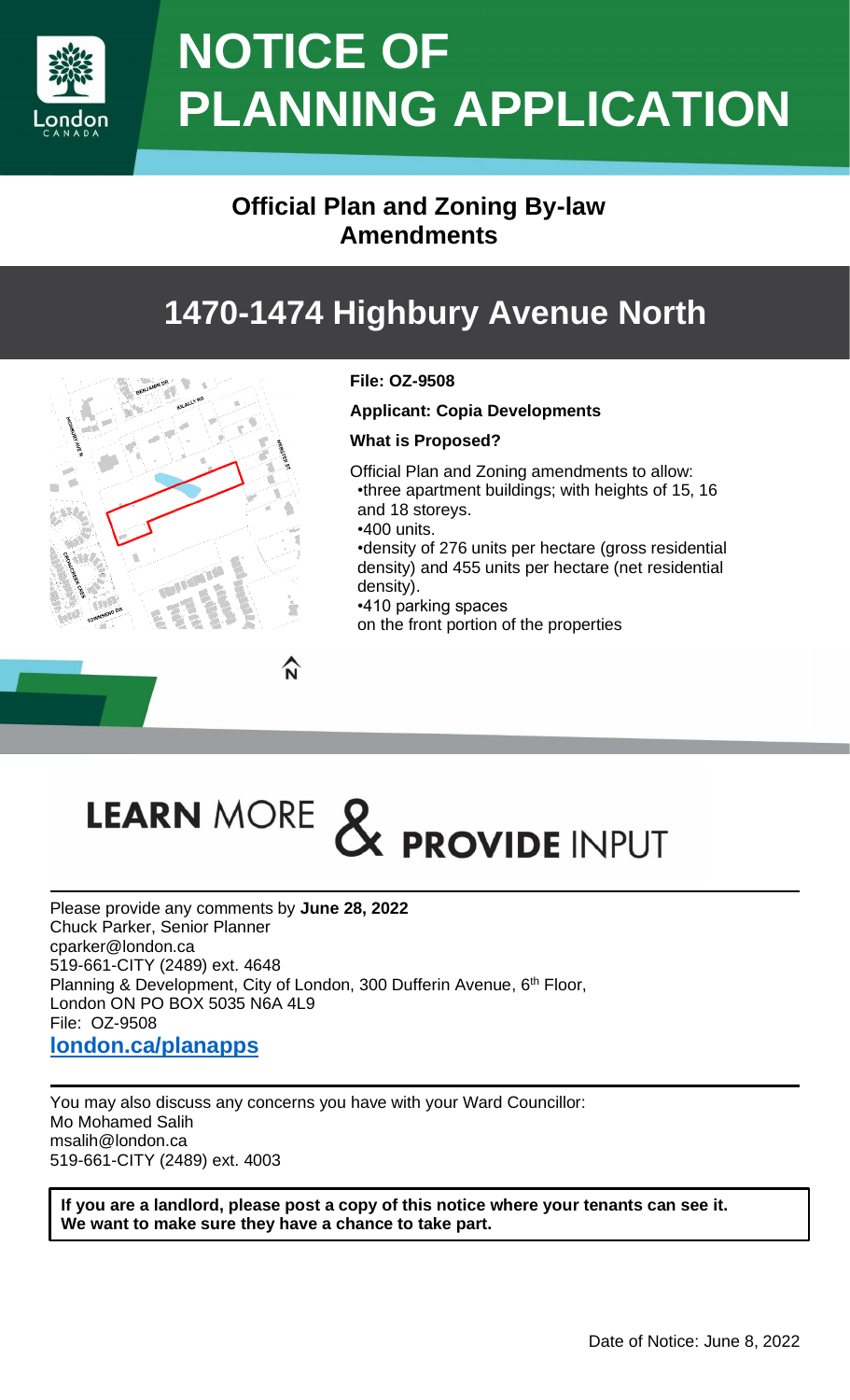## **Application Details**

#### **Requested Amendment to the 1989 Official Plan**

To allow a height of 18 storeys and a density of 455 units per hectare in the Multi-Family, High Density Residential designation on the front portion of the subject properties. The policies provide for a maximum height of 12 storeys and a density of 150 units per hectare.

#### **NOTE- On May 25, 2022 the Ontario Land Tribunal (OLT) approved the London Plan, except for some site specific appeals, replacing the former 1989 Official Plan. However, this application was submitted prior to that date and is subject to consideration of the policies of the 1989 Plan.**

#### **Requested Amendment to The London Plan (New Official Plan)**

Requested a Special Policy to allow a height of 18 storeys and a density of 455 units per hectare in the Neighbourhood /High Density Overlay Place Type with frontage on a Urban Thoroughfare on the front portion of the subject properties. The policies provide for a maximum height of 12 storeys and a density of 150 units per hectare.

#### **Requested Zoning By-law Amendment**

To change the zoning from Neighbourhood Facility (NF1) and Urban Reserve (UR1) Zones to a Residential R9 Special Provision Bonus (R9-7 ( )B-\_) Zone to permit apartment buildings at a height of 18 storeys and a density of 455 units per hectare . Changes to the currently permitted land uses and development regulations are summarized below.

Both Official Plans and the Zoning By-law are available at **london.ca**.

#### **Current Zoning**

**Zone:** Neighbourhood Facility Special Provision (NF1(1))

**Permitted Uses:** places of worship, elementary schools, day care centres, community centres, libraries, private schools, private club, fire stations and police stations. **Special Provision:** minimum main building setback from existing Imperial Oil Pipeline easement of 20 metres

#### **Zone:** Urban Reserve (UR1)

**Permitted Uses:** [existing dwellings; agricultural uses except for mushroom farms, commercial greenhouses, livestock facilities and manure storage facilities; conservation lands, managed woodlot, wayside pit, passive recreation use and farm gate sales.

The applicants have asked that the amendments for apartment buildings only be applied to the front portion of the property, west of the open space corridor. Thorough the consideration of the application the City will review the London Plan Place Types and Zoning on the rear portion of the property to determine whether any changes are required at this time. An Environmental Impact Study has been submitted as part of the application.

On the rear portion of the property the following zone is applied;

#### **Zone:** Open Space (OS1)

**Permitted Uses:** [conservation lands, conservation works, cultivation of land for agricultural/horticultural purposes, golf courses, private parks, public parks, recreational golf courses, recreational buildings associated with conservation lands and public parks, campground and managed forest.

#### **Requested Zoning**

**Zone:** Residential R9 Special Provision Bonus (R9-7 (\_)- B-\_)

**Permitted Uses:** apartment buildings, lodging house class 2, senior citizens apartment buildings, handicapped apartment buildings and continuum-of-care-facilities.

**Special Provisions:** besides height and density the applicant is asking for specific regulations for parking (1 per unit), front yard (6.8 metres), rear yard (22.2 metres for building "C"), interior side yard (3.5 metres) and balcony encroachments (1.5 metres).

**Residential Density:** 455 units per hectare

**Height:** 74 metres or 18 storeys

**Bonus Zone:** to permit a maximum density of 455 units per hectare and a height of 74 metres or 18 storeys

The City may also consider changes to the zoning on the rear portion of the property to determine whether any changes are required at this time. An Environmental Impact Study has been submitted as part of the application.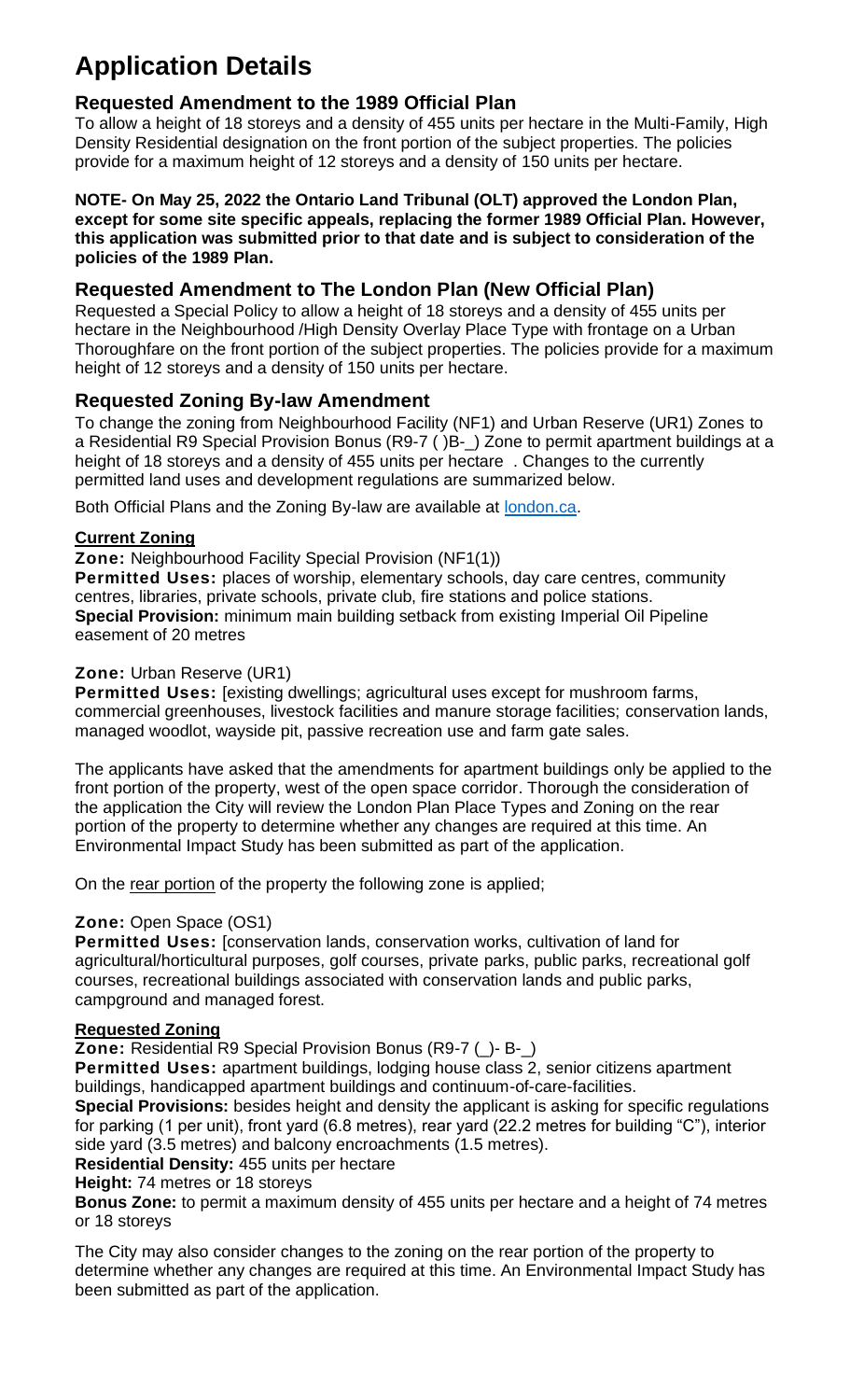An Environmental Impact Study has been prepared to assist in the evaluation of this application.

#### **Planning Policies**

Any change to the Zoning By-law must conform to the policies of the Official Plan, London's long-range planning document. These lands are currently designated as Multi-Family, High Density Residential, Multi-Family, Medium Density Residential and Open Space in the 1989 Official Plan, which permits higher density housing and open space uses, respectively, as the main uses.

The subject lands are in the Neighbourhood/High Density Residential Overlay on an Urban Thoroughfare Street Classification and Green Space Place Types in The London Plan.

The Neighbourhood Place Type permits stacked townhouses, fourplexes, low-rise apartments, emergency care establishments, rooming houses and supervised correctional residences up to a maximum height of 6 storeys through bonusing.

No development is proposed on any lands within the Green Space Place Type on the rear portion of the subject lands. Green Space permits open space and parks type uses. Parts of the rear portion of the subject lands are also identified as "Unevaluated Vegetation Patches" "Unevaluated Wetlands" and "Provincially Significant Wetlands" on Map 5 (Natural Heritage System) of the London Plan. Parts of the rear portion of the subject lands are also identified as "Highly Vulnerable Aquifer", "Riverine Erosion Hazard Limit for Unconfined Systems", "Riverine Erosion Hazard Limit for Confined Systems" and "Conservation Authority Regulation Limit" on Map 6 (Natural Hazards and Natural Resources) of the London Plan.

An Environmental Impact Study has been submitted as part of the application to evaluate these environmental features.

The London Plan also includes Urban Design policies which will be used to evaluate the proposed design of the buildings.

### **How Can You Participate in the Planning Process?**

You have received this Notice because someone has applied to change the Official Plan designation, London Plan Place Type and the zoning of land located within 120 metres of a property you own, or your landlord has posted the notice of application in your building. The City reviews and makes decisions on such planning applications in accordance with the requirements of the Planning Act. The ways you can participate in the City's planning review and decision-making process are summarized below.

#### **See More Information**

You can review additional information and material about this application by:

- Contacting the City's Planner listed on the first page of this Notice; or
- Viewing the application-specific page at [london.ca/planapps](https://london.ca/planapps)
- Opportunities to view any file materials in-person by appointment can be arranged through the file Planner.

#### **Reply to this Notice of Application**

We are inviting your comments on the requested changes at this time so that we can consider them as we review the application and prepare a report that will include Planning & Development staff's recommendation to the City's Planning and Environment Committee. Planning considerations usually include such matters as land use, development intensity, and form of development.

This request represents residential intensification as defined in the policies of the Official Plan. Under these policies, Planning & Development staff and the Planning and Environment Committee will also consider detailed site plan matters such as fencing, landscaping, lighting, driveway locations, building scale and design, and the location of the proposed building on the site. We would like to hear your comments on these matters.

#### **Attend a Future Public Participation Meeting**

The Planning and Environment Committee will consider the requested Official Plan and zoning changes on a date that has not yet been scheduled. The City will send you another notice inviting you to attend this meeting, which is required by the Planning Act. You will also be invited to provide your comments at this public participation meeting. A neighbourhood or community association may exist in your area. If it reflects your views on this application, you may wish to select a representative of the association to speak on your behalf at the public participation meeting. Neighbourhood Associations are listed on the [Neighbourgood](https://www.neighbourgoodlondon.ca/) website.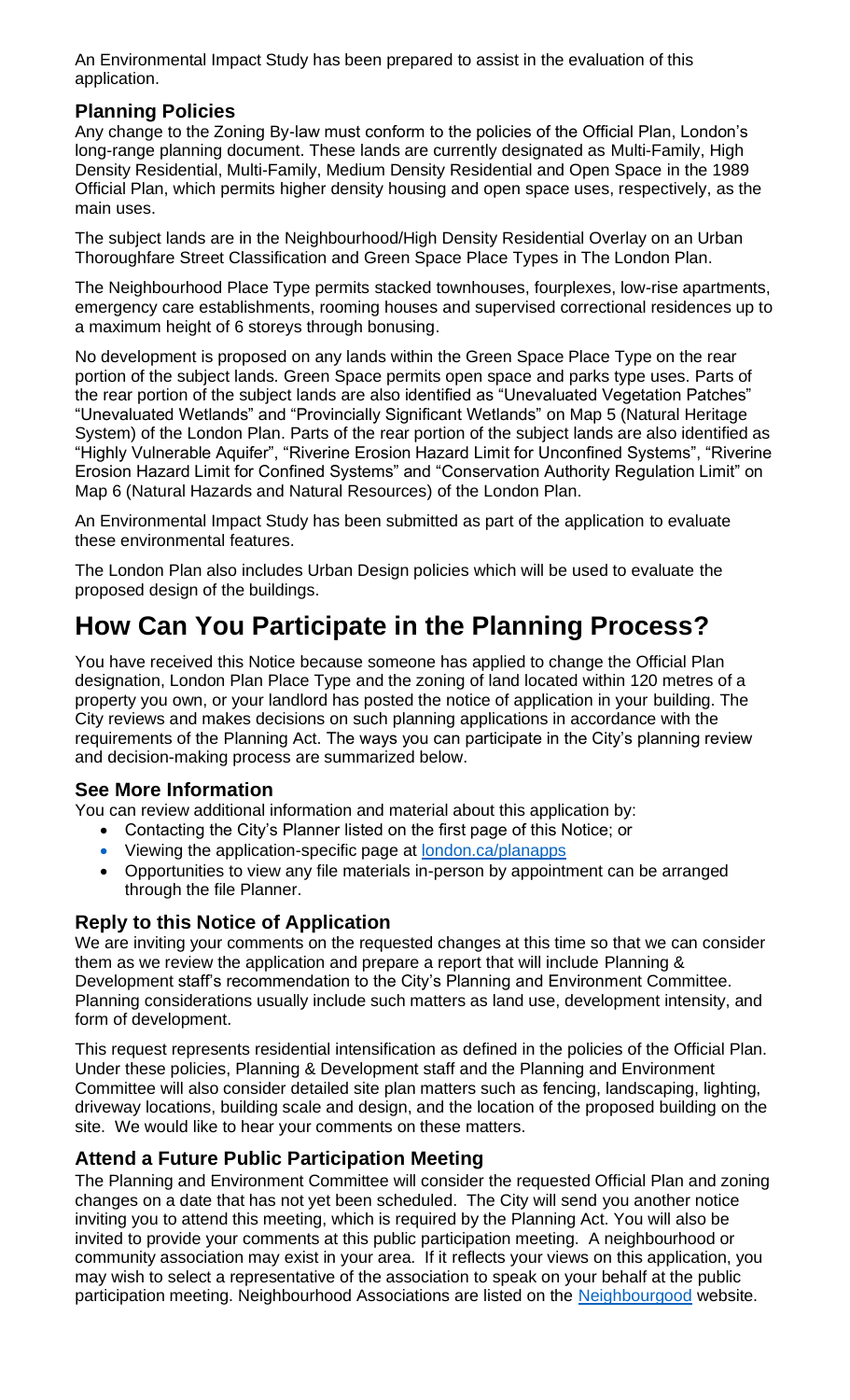The Planning and Environment Committee will make a recommendation to Council, which will make its decision at a future Council meeting.

## **What Are Your Legal Rights?**

#### **Notification of Council Decision**

If you wish to be notified of the decision of the City of London on the proposed official plan amendment and/or zoning by-law amendment, you must make a written request to the City Clerk, 300 Dufferin Ave., P.O. Box 5035, London, ON, N6A 4L9, or at [docservices@london.ca.](mailto:docservices@london.ca) You will also be notified if you speak to the Planning and Environment Committee at the public meeting about this application and leave your name and address with the Clerk of the Committee.

#### **Right to Appeal to the Ontario Land Tribunal**

If a person or public body would otherwise have an ability to appeal the decision of the Council of the Corporation of the City of London to the Ontario Land Tribunal but the person or public body does not make oral submissions at a public meeting or make written submissions to the City of London before the proposed official plan amendment is adopted, the person or public body is not entitled to appeal the decision.

If a person or public body does not make oral submissions at a public meeting or make written submissions to the City of London before the proposed official plan amendment is adopted, the person or public body may not be added as a party to the hearing of an appeal before the Ontario Land Tribunal unless, in the opinion of the Tribunal, there are reasonable grounds to add the person or public body as a party.

If a person or public body would otherwise have an ability to appeal the decision of the Council of the Corporation of the City of London to the Ontario Land Tribunal but the person or public body does not make oral submissions at a public meeting or make written submissions to the City of London before the by-law is passed, the person or public body is not entitled to appeal the decision.

If a person or public body does not make oral submissions at a public meeting or make written submissions to the City of London before the by-law is passed, the person or public body may not be added as a party to the hearing of an appeal before the Ontario Land Tribunal unless, in the opinion of the Tribunal, there are reasonable grounds to do so.

For more information go to [https://olt.gov.on.ca/appeals-process/forms/.](https://olt.gov.on.ca/appeals-process/forms/)

#### **Notice of Collection of Personal Information**

Personal information collected and recorded at the Public Participation Meeting, or through written submissions on this subject, is collected under the authority of the Municipal Act, 2001, as amended, and the Planning Act, 1990 R.S.O. 1990, c.P.13 and will be used by Members of Council and City of London staff in their consideration of this matter. The written submissions, including names and contact information and the associated reports arising from the public participation process, will be made available to the public, including publishing on the City's website. Video recordings of the Public Participation Meeting may also be posted to the City of London's website. Questions about this collection should be referred to Evelina Skalski, Manager, Records and Information Services 519-661-CITY(2489) ext. 5590.

#### **Accessibility**

Alternative accessible formats or communication supports are available upon request. Please contact [plandev@london.ca](mailto:plandev@london.ca) for more information.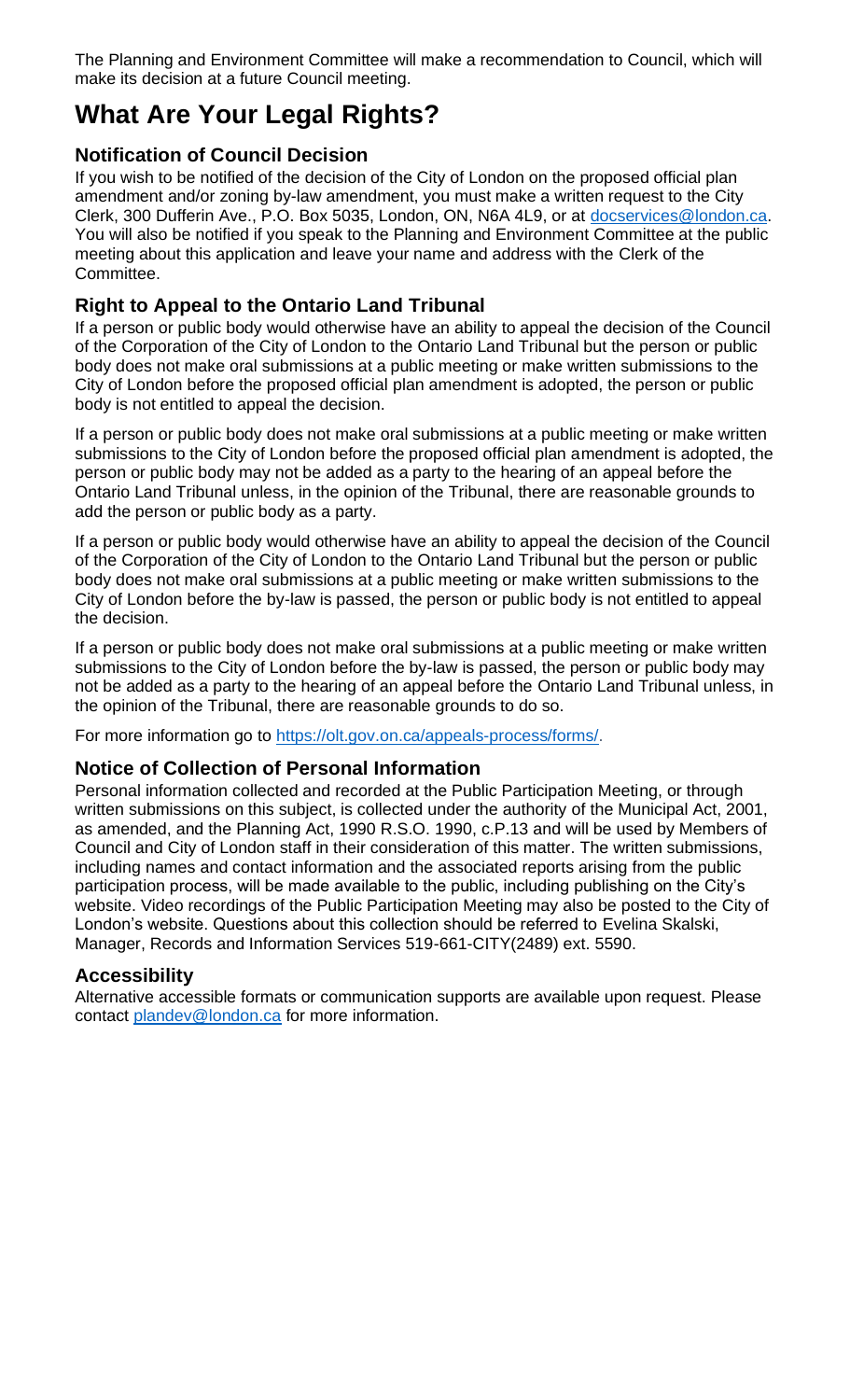## **Site Concept**



**Proposed Highbury Avenue Front Elevation**

**The above image represents the applicant's proposal as submitted and may change.**